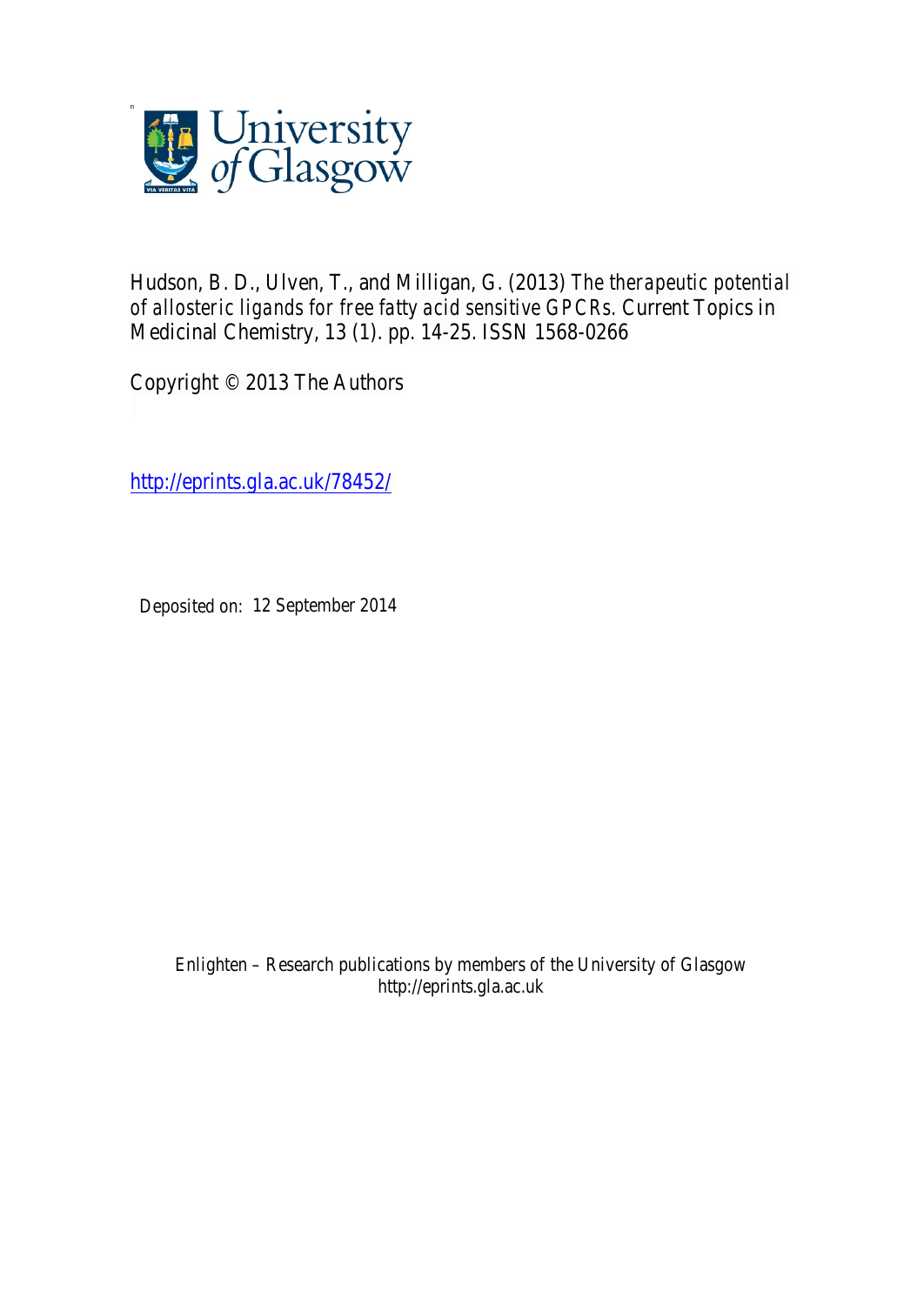# **The Therapeutic Potential of Allosteric Ligands for Free Fatty Acid Sensitive GPCRs**

Brian D. Hudson<sup>1</sup>, Trond Ulven<sup>2</sup> and Graeme Milligan<sup>1,\*</sup>

*1 Molecular Pharmacology Group, Institute of Molecular, Cell and Systems Biology, College of Medical, Veterinary and Life Sciences, University of Glasgow, Glasgow G12 8QQ, Scotland, United Kingdom (BDH, GM); <sup>2</sup> Department of Physics and Chemistry, University of Southern Denmark, Campusvej 55, DK-5230 Odense M, Denmark (TU)* 

**Abstract:** G protein coupled receptors (GPCRs) are the most historically successful therapeutic targets. Despite this success there are many important aspects of GPCR pharmacology and function that have yet to be exploited to their full therapeutic potential. One in particular that has been gaining attention in recent times is that of GPCR ligands that bind to allosteric sites on the receptor distinct from the orthosteric site of the endogenous ligand. As therapeutics, allosteric ligands possess many theoretical advantages over their orthosteric counterparts, including more complex modes of action, improved safety, more physiologically appropriate responses, better target selectivity, and reduced likelihood of desensitisation and tachyphylaxis. Despite these advantages, the development of allosteric ligands is often difficult from a medicinal chemistry standpoint due to the more complex challenge of identifying allosteric leads and their often flat or confusing SAR. The present review will consider the advantages and challenges associated with allosteric GPCR ligands, and examine how the particular properties of these ligands may be exploited to uncover the therapeutic potential for free fatty acid sensitive GPCRs.

**Keywords:** Allosteric ligand, FFA1-3, free fatty acid, GPCR**,** GPR84, GPR120 orthosteric ligand

# **INTRODUCTION**

G protein-coupled receptors (GPCRs) comprise the largest family of membrane bound signal transduction proteins. These receptors are defined by their 7 transmembrane structure and ability to transmit intracellular signaling responses, primarily through the activation of guanine nucleotide binding G proteins, to a wide range of extracellular stimuli ranging from photons of light, to peptides, lipids, neurotransmitters and hormones. It is this ability to generate intracellular responses to extracellular stimuli that has made GPCRs the most historically successful drug targets, with recent estimates suggesting at least 30% of currently available therapeutics act via this family of receptor. Despite their success as drug targets, only a small fraction of known GPCRs are currently targeted, suggesting that GPCRs remain a largely untapped therapeutic resource.

In recent times it has become clear that a number of metabolic intermediates, previously believed to exert their biological effects via intracellular targets, are also capable of activating GPCRs. Of particular interest is a group of GPCRs found to respond to free fatty acids. These include a family of three closely related receptors originally named GPR40, GPR43 and GPR41 [1], which have now been grouped into the free fatty acid (FFA) family and renamed FFA1, FFA2 and FFA3 respectively [2], as well as at least two additional receptors officially still classified as orphans, GPR120 and GPR84. Although these receptors all respond to free fatty

acid ligands, the specific fatty acids able to activate each receptor varies greatly depending on both chain length and extent of saturation. For example, among the FFA family members, FFA1 is activated by medium and long chain (between 6 and 23 carbon) saturated and unsaturated fatty acids [3,4], while both FFA2 and FFA3 respond only to short chain fatty acids (SCFAs) (up to 6 carbon) [5-7]. GPR120 responds primarily to long chain (16-22 carbon) unsaturated fatty acids [8], with a preference sometimes reported for n-3 fatty acids [9], while GPR84 responds to medium chain length (8-12 carbon) saturated fatty acids [10].

Each of these receptors has generated some interest in drug development programmes, most commonly for the treatment of either metabolic or inflammatory conditions [11-17]. To date, FFA1 has received the most attention, specifically for the treatment of type 2 diabetes, due to its expression in pancreatic  $\beta$  cells and ability to enhance glucosestimulated insulin secretion (GSIS) [4]. Indeed, at least two FFA1 agonists have progressed into clinical trials for the treatment of type 2 diabetes (Fig. (**1**)); TAK-875 (**1**) [18] and AMG 837 (**2**) [19], with phase II results for **1** showing great promise [20].

Although FFA1 has received the most attention, substantial interest in the other free fatty acid sensitive GPCRs is also evident. Despite such interest, several experimental challenges associated with these receptors have slowed their progression through the drug development process [14]. These issues have included difficulties in identifying potent and selective ligands, and species orthologue differences in ligand pharmacology and, potentially, expression pattern. Moreover, concerns over receptor desensitisation in

<sup>\*</sup>Address correspondence to this author at the Wolfson Link Building 253, University of Glasgow, Glasgow G12 8QQ, Scotland, UK; Tel +44 141 330 5557; Fax: +44 141 330 5481; E-mail: Graeme.Milligan@glasgow.ac.uk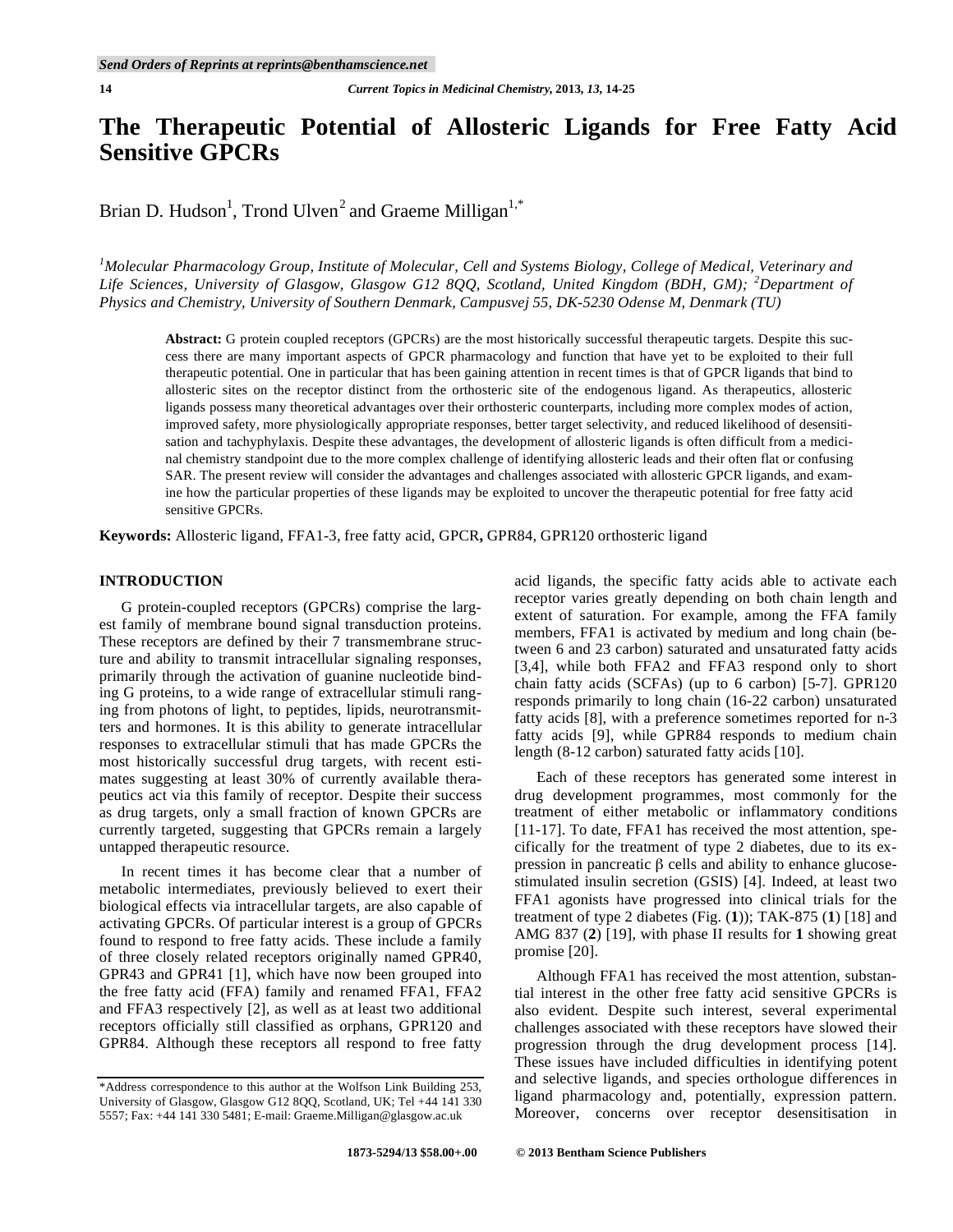

**Fig. (1).** FFA1 agonists in clinical trials.

situations in which agonism would appear to be the preferred mode of action have been discussed, whilst there are other situations where basic and pre-clinical studies have failed to define clearly whether agonism or antagonism might be the most effective strategy. One drug development approach that may be considered to address and potentially overcome many of these issues is the development of ligands that instead of binding to the orthosteric site of the endogenous ligand(s), interact with a distinct allosteric site. In the present review we will consider the advantages and disadvantages to such an approach to drug development at GPCRs, and examine how this specifically might apply to the receptors for free fatty acids.

#### **ALLOSTERIC MODULATION OF GPCRs**

The concept that a molecule binding to a distinct site on a protein may be capable of altering the conformation of that protein so as to modulate function was first described as 'allosterism' in the 1960's [21, 22]. This concept has proven very useful in drug development, particularly for therapeutics targeting ion channels. In contrast, identification and understanding of allosteric modulation of GPCRs has been slower to develop. At least historically, in large part, this has been due to prevalent use of competitive radioligand binding assays to screen for and characterise novel GPCR ligands, an approach not well suited to identifying allosteric compounds [23, 24]. However, the interest in allosteric modulators of GPCRs has received increased attention in recent years [23- 28], and indeed at least two GPCR allosteric modulators are now approved for clinical use [24].

Although the classic view of allosterism holds that a ligand binding at one site will result in a change in conformation that alters the function or affinity of a ligand at the second site, this definition is generally modified slightly when used in the context of GPCRs. In this case, a ligand is termed to be 'allosteric' so long as it binds to a site on the receptor distinct from that of the endogenous ligand, the 'orthosteric' binding site. Under this definition allosteric ligands may exert effects through one of two mechanisms (Fig. (**2**)): 1) The classic view of allosteric modulation where binding of the allosteric ligand modulates the properties of the orthosteric site; or 2) by directly altering receptor function independent of the orthosteric site. An allosteric ligand may modulate the orthosteric binding site of a GPCR in several ways, specifically through alteration of either affinity or efficacy. In cases where an allosteric ligand enhances affinity/efficacy it is described as a positive allosteric modulator (PAM), while in cases where the allosteric ligand decreases affinity/efficacy it is referred to as a negative allosteric modulator (NAM). Allosteric ligands that directly activate



the receptor (independent of ligand binding at the orthosteric site) are described as allosteric agonists. Further complicating the issue, a single allosteric ligand may possess any combination of these properties, with one common example being the so-called 'ago-allosteric' modulators, which are both allosteric agonists and PAMs. However, this does not represent the only possible scenario and indeed allosteric ligands have been described that at the same time act as both a PAM of affinity and NAM of efficacy [29]. Although this complexity may make defining the properties of allosteric ligands challenging, it is also potentially one of the key advantages that make allosteric ligands attractive in drug discovery.

## **PHARMACOLOGICAL ADVANTAGES OF ALLOS-TERIC GPCR LIGANDS**

There are several attributes of allosteric ligands that make them particularly appealing as therapeutics. The first is, as noted above, the varying detail of their potential effects. At least conceptually, an allosteric ligand with a complex mode of action has the potential to produce a more finely tailored biological response than a typical orthosteric agonist or antagonist and, therefore, could be used to develop therapeutics with both improved efficacy and reduced toxicity. Identifying ligands that produce unique functional responses has generated substantial interest lately, although more commonly as it relates to the concept of GPCR functional selectivity or ligand bias [30, 31]. It has become apparent that GPCRs may adopt several different active conformations each capable of producing its own unique set of signaling outcomes. Ligands capable of selectively stabilising one specific active state over the others will therefore direct receptor signaling through the pathway(s) associated with this active state, thus leading to a unique functional response [32, 33]. Conceptually, this could be the basis for a ligand that activates pathways associated with therapeutic benefit, but not pathways associated with adverse side effects. Although this concept applies also to orthosteric ligands, and indeed many functionally selective orthosteric ligands have been described [31, 34, 35]; the complex behavior of allosteric ligands, along with the fact that they may bind to many different sites, suggests that functional selectivity will likely be much more common among allosteric ligands.

The second major advantage of developing GPCR allosteric ligands as therapeutics is that many only produce an effect in a physiological context when an endogenous orthosteric agonist is also present (with allosteric agonists being the obvious exception). Particularly in cases where agonism is preferred this property provides numerous theoretical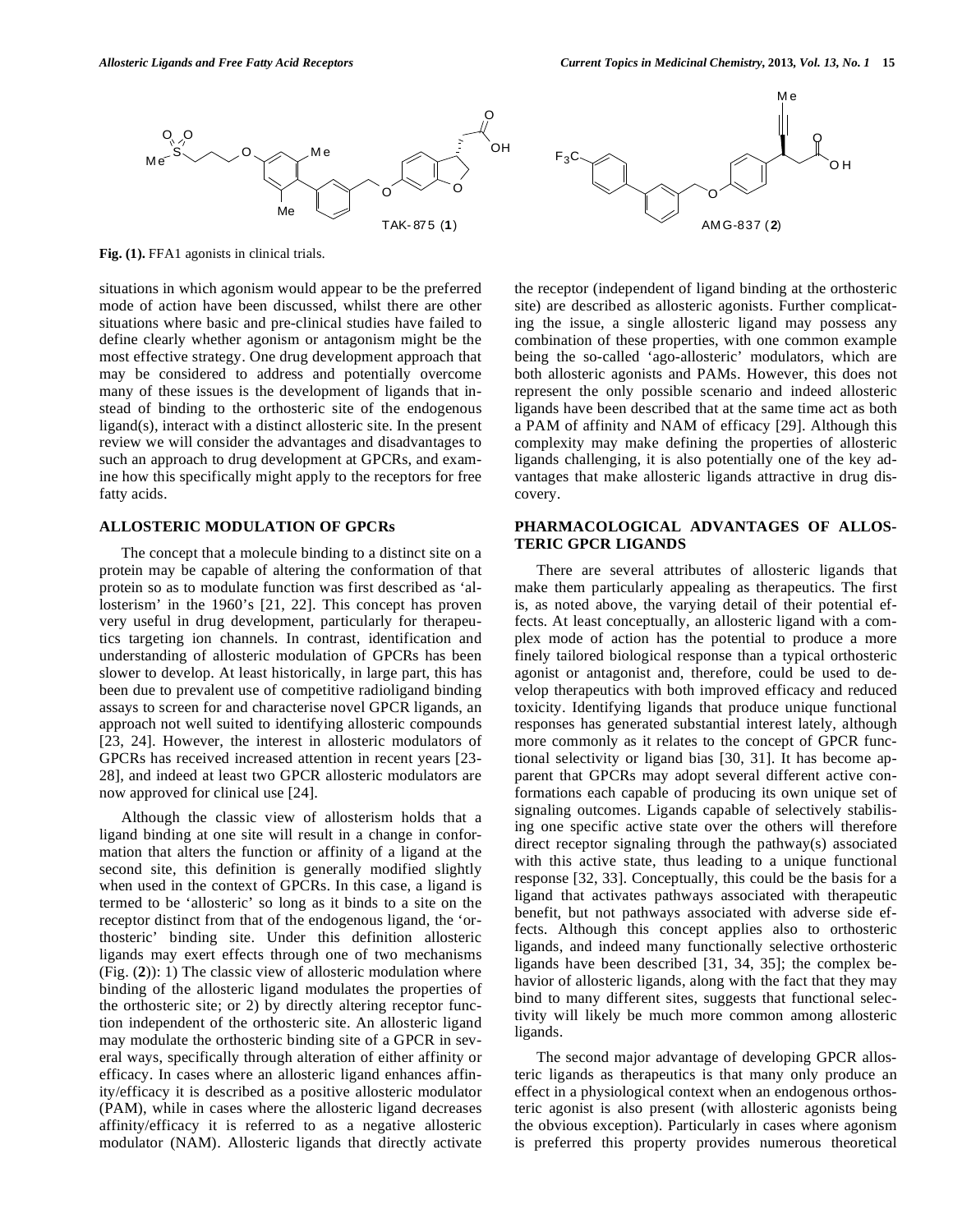

**Fig. (2). Complex pharmacological properties of allosteric ligands. A)** The effect of a PAM of affinity (dark grey) or efficacy (light grey) on the orthosteric ligand response at a representative GPCR. The PAM binding to a distinct site from the orthosteric agonist (black) alters the receptor conformation so as to increase affinity or efficacy. The resulting concentration-response for the orthosteric agonist in the presence of a single concentration of each PAM is shown. A shift to higher potency for the PAM of affinity and an increased maximal response for the PAM of efficacy are apparent. **B**) The effect of a NAM of affinity (dark grey) or efficacy (light grey) on the orthosteric ligand response at a representative GPCR. The NAM binds to a distinct site to decrease the affinity or efficacy of the orthosteric agonist. The resulting concentration-response to the orthosteric agonist in the presence of single concentration of each NAM shows a shift to lower potency for the NAM of affinity, and a decreased maximal response for the NAM of efficacy. **C)** The effect of an allosteric modulator (either a PAM or NAM; dark grey) compared with a full allosteric agonist (light grey) on the GPCR in the absence of orthosteric ligand. While no response is observed with the modulator, the allosteric agonist produces a full signaling response even in the absence of an orthosteric agonist. In this example the potency of the allosteric agonist is approximately equivalent to the potency of the orthosteric agonist. **D)** Examples of more complex modes of action for allosteric ligands of GPCRs. The ago-allosteric modulator (dark grey) binds to a distinct site and activates the receptor, but also enhances the affinity for the orthosteric agonist. The resulting concentration-response to the orthosteric ligand shows an elevated basal signal due to the allosteric agonism properties of the ligand, combined with a shift to higher orthosteric ligand potency resulting from the PAM property. An example of a ligand that is a PAM of affinity, but a NAM of efficacy is also shown (light grey). In this case, the concentration response to the orthosteric ligand is shifted to lower concentrations due to the PAM effect, while the maximal response is decreased as a result of the NAM properties of the ligand.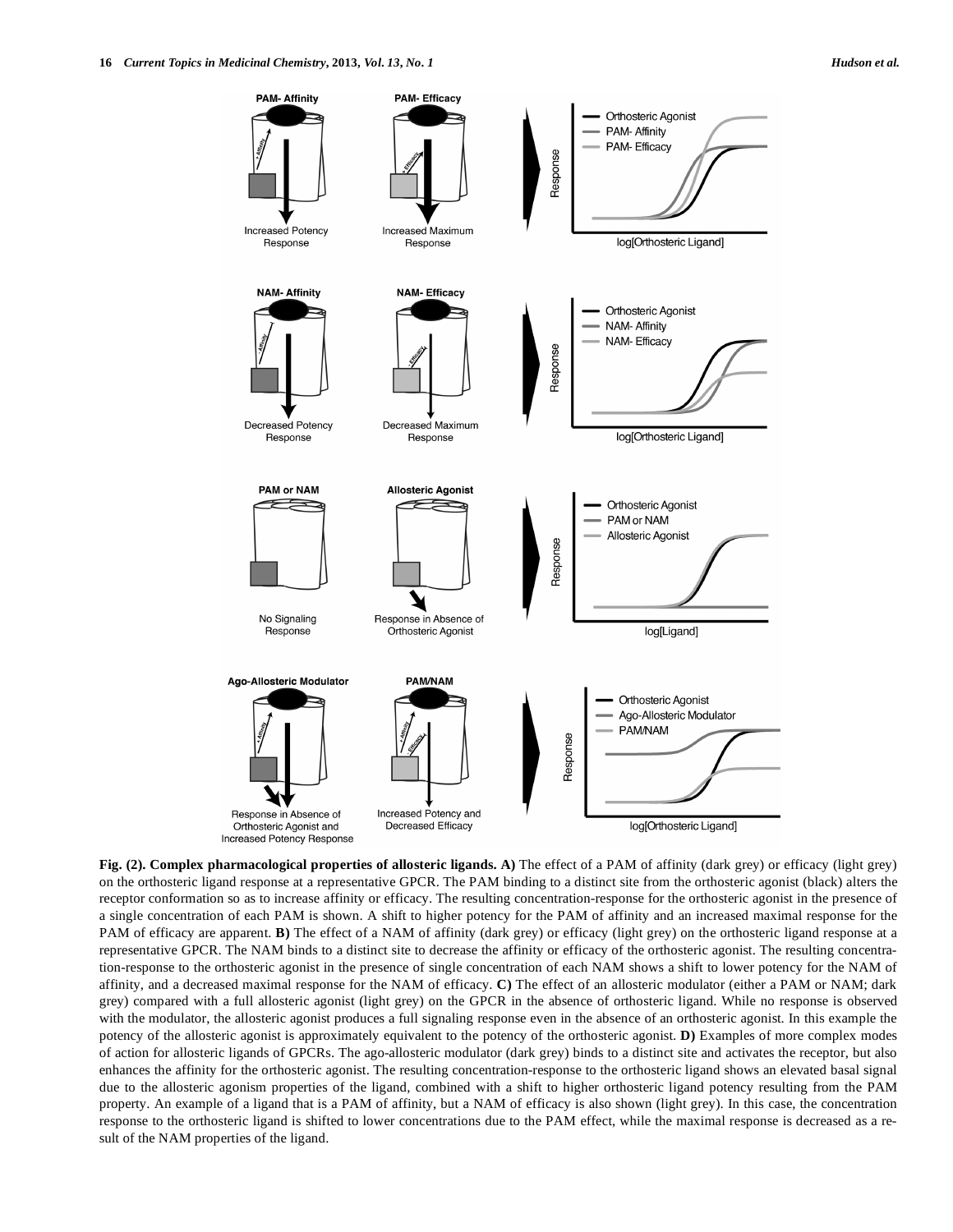benefits including improved safety, decreased risk of desensitisation, and more physiologically appropriate temporal and special patterns of receptor activation [25, 26, 28].

One of the key distinguishing properties of a PAM or NAM compound is that because it binds to a distinct site, and therefore is not directly competitive with the endogenous ligand, its effect are expected to be saturable. This provides a built-in maximum response to the ligand, thus reducing the likelihood of overdose. This has, for example, been critical to developing safe potentiators of the  $GABA_A$  receptors [36] and although this example is a ligand-gated ion channel, the same principles should apply to developing allosteric modulators of GPCRs where overdose may be a concern. A second advantage of the fact that allosteric modulators only produce an effect in the presence of an orthosteric ligand is that PAMs have a decreased likelihood of inducing receptor desensitisation. Developing agonist ligands for GPCRs is often challenging since most are rapidly phosphorylated and trafficked away from the cell surface after activation by high efficacy agonists. This is not a general concern for the action of endogenous agonist ligands that are normally released on demand and are present in the vicinity of the GPCR only for a short time. In contrast, a pharmaceutical agent is typically maintained at a concentration sufficiently high to occupy a substantial proportion of the GPCR, and as a result, desensitisation and internalisation could easily lead to drug tolerance or tachyphylaxis. The development of PAMs is an obvious solution to this problem since they should not maintain this constant high level of receptor activation. A closely related advantage of PAMs is that, again because they require the presence of the endogenous ligand to produce response, the temporal and special aspects of their effects should be more physiologically appropriate. Perhaps this is of most value within the central nervous system, where being able to potentiate a neurotransmitter response only at active synapses has obvious advantages over globally activating the neurotransmitter's receptor [26]; however, there are many other systems where this property of a PAM would make it an appealing option over a classic orthosteric agonist as well.

The third major advantage of allosteric ligands for GPCRs is that they provide an alternate means to develop selective ligands for closely related receptors activated by a common endogenous ligand. In these cases, due to the evolutionary pressure to maintain response to the common endogenous ligand, it is not surprising that often the orthosteric binding sites among the individual GPCRs of such families are very similar. As a result, developing selective orthosteric ligands within these families has often been challenging. In contrast, since there is no evidence that allosteric binding sites would be subjected to similar evolutionary pressures, unless they are integral to protein folding and shape, it should be much easier to identify allosteric ligands that will distinguish between closely related receptors. Such has been the case in developing selective allosteric agonists for individual subtypes of both muscarinic [37] and metabotropic glutamate receptors [38]. Finally, since a GPCR presumably has only one orthosteric binding site, yet may have multiple allosteric sites as evidenced by detailed studies of for example muscarinic acetylcholine [37] and FFA1 receptors [39], developing allosteric ligands also represents a viable strategy

in situations where the orthosteric site is simply not amenable to drug development.

#### **Challenges Associated with Allosteric GPCR Ligands**

While there are many theoretical advantages of allosteric ligands of GPCRs, there are also a number of challenges associated with their development. These begin with the earliest stages of lead identification, a process typically carried out through either structure- or ligand-based screening approaches. Historically, structure-based screening has been challenging at GPCRs, due to the difficulty in obtaining sufficiently detailed structural information at these receptors. Although atomic level crystal structures of bovine rhodopsin have been available for some time [40], it is only recently that detailed crystal structures of additional class A rhodopsin-like GPCRs have started to become available [41-48] and indeed it is even more recent that the first NMR structure of a GPCR within a phospholipid bilayer has been solved [48]. Although the publication of these structures has opened the door to increased structure-based drug development through homology models [50, 51], this is much more challenging for allosteric ligands, as a suitable allosteric site must first be identified. Further complicating this issue, there are now examples of allosteric ligands that interact with both extracellular loop 2 (ECL2) [52, 53], and the intracellular carboxyl terminal tail [54, 55] of GPCRs, two regions that are poorly conserved and therefore difficult to predict through homology models. Considering these factors, at present it is clear that structure-based design approaches are often not the best suited to identifying novel allosteric leads.

As a result of these challenges to structure-based screening, the majority of allosteric ligands have instead been identified through cell-based ligand screening. However, the complexity of effects allosteric ligands may have on their receptors means that even screening approaches are significantly more challenging for allosteric ligands. While radioligand competition assays have long been the standard approach to identify orthosteric ligands at GPCRs, these are poorly suited to identifying allosteric ligands. As a result, most screening for allosteric ligands instead utilizes cellbased functional assays. Complicating the issue, if the desired compound is an allosteric modulator (either PAM or NAM) the screening must be conducted in the presence of an orthosteric agonist. Since it is now recognised that allosteric modulators do not necessary produce the same effect on all orthosteric agonists, a phenomena described as 'probe dependence' [25, 56], the particular orthosteric ligand chosen to use in the screen is critical, though in most cases the endogenous ligand itself is the obvious choice. If instead the goal is to identify allosteric agonists, it is important to confirm any identified 'hits' are actually allosteric in nature through follow-up studies.

Once a lead has been identified, allosteric ligands also present significant challenges to the lead optimisation phase of drug development. Again, due to limitations in homology modeling and, frequently, in defining the location of allosteric binding sites, ligand-based structure-activity relationship (SAR) approaches are generally preferred to structurebased options. Unfortunately, allosteric sites on GPCRs commonly display confusing SAR, making lead optimisation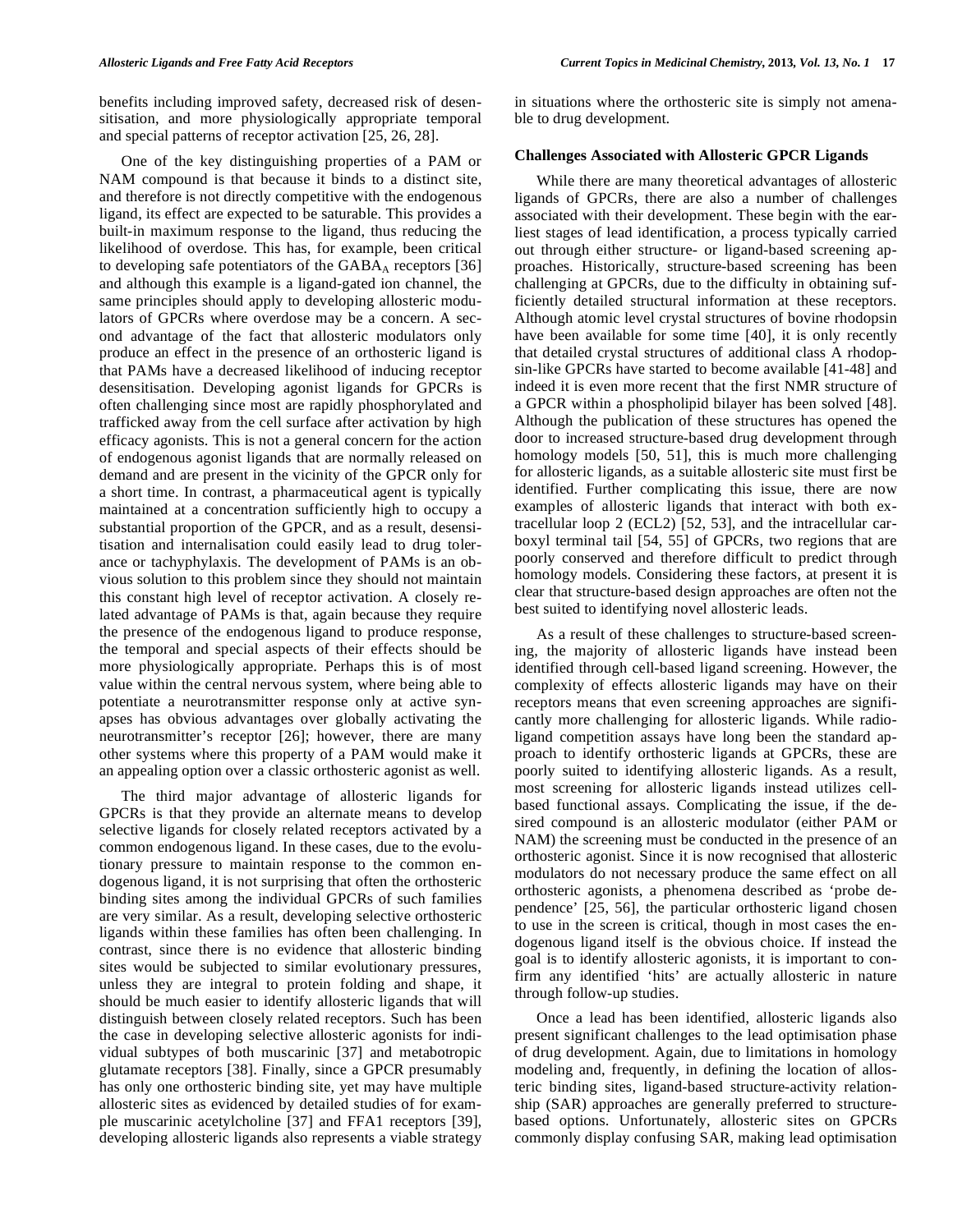difficult [57, 58]. A classic example of an allosteric site at which structural alterations to the lead produced little insight derived from efforts to identify PAMs for the metabotropic mGluR5 glutamate receptor. In this study only 4.5% of 985 analogues tested were found to be active, despite the fact that an iterative approach to ligand optimisation was employed [59]. Complicating the issue further, it is not uncommon for very small chemical changes in allosteric ligands to result in profound differences to the pharmacological properties of the ligand, for example switching from a PAM to a NAM. This has been explored in greatest detail for mGluR allosteric ligands and, indeed, it has been proposed that 'molecular-switches' present within allosteric binding sites facilitate these vast differences in function in response to minor chemical alterations [60].

If the issues in lead identification and optimisation can be overcome, there are still additional challenges presented by allosteric ligands. As mentioned above, allosteric binding sites are not believed to be under the same evolutionary pressures as orthosteric sites. While this may be an advantage in developing selective ligands for closely related GPCRs, such a lack of evolutionary pressure may also present a number of significant issues. The first of these is that it could result in much greater variation in the response to an allosteric ligand between species orthologues of a receptor [28]. Although this is likely to complicate the preclinical phase of drug development, where animal models are critical, it does not necessarily preclude the clinical utility of a compound. In contrast, a potentially much more serious problem, that is currently almost completely unexplored, is that the reduced evolutionary pressure may also lead to increased polymorphisms within the human population affecting allosteric ligand function [28], potentially resulting in substantial populations for which a developed allosteric drug may not be effective.

Taken together, it is clear that while allosteric ligands of GPCRs possess many theoretical advantages from the standpoint of pharmacology, they also present a unique, and particularly challenging, problem to the medicinal chemist. Despite these challenges, it is likely that the benefits will outweigh the drawbacks, and the number of therapeutics acting allosterically at GPCRs will almost certainly increase in the coming years. Considering this, the question remains, how such ligands may solve the issues currently associated with drug development at receptors for free fatty acids.

# **ALLOSTERIC LIGANDS OF FREE FATTY ACID RECEPTORS AS THERAPEUTICS**

All five of the GPCRs currently recognised to respond to free fatty acids have received at least some interest as therapeutic targets. This has been directed primarily towards metabolic and inflammatory conditions, and perhaps not surprisingly given its prevalence, type 2 diabetes has received the greatest attention. The development of therapeutics targeting these receptors has, however, been slowed by a number of specific challenges, not least the development of suitably selective ligands [14]. While this, and other challenges may be addressed with allosteric ligands, there has so far only been a limited effort aimed at identifying and characterising the therapeutic potential of allosteric ligands at the free fatty acid receptors.

#### **Allosteric Ligands for FFA1**

Of the free fatty acid sensitive GPCRs, FFA1 has received by far the most attention. This is primarily due to the fact that FFA1 is expressed in pancreatic  $\beta$  cells and enhances GSIS [4]. An important feature of this action is that FFA1 agonists only stimulate increased insulin secretion in the presence of glucose, a clear advantage over traditional insulin secretagogues that stimulate insulin secretion regardless of the prevailing concentration of glucose and, as a result, are prone to inducing hypoglycemic episodes in patients [61]. Interestingly, this means that an orthosteric FFA1 agonist produces a functional response in  $\beta$  cells that is in many ways analogous to an allosteric modulator in which glucose is analogous to the endogenous orthosteric ligand. Thus, an FFA1 orthosteric agonist is likely to possess many of the benefits typically associated with allosteric modulators, including producing physiologically appropriate temporal responses (only in the presence of elevated glucose), a decreased likelihood of desensitisation, and reduced incidence of adverse effects (hypoglycemia). As a result, the desire to develop allosteric modulators of FFA1 may not be as strong as for other receptors and, indeed, at least within publically available information, drug development programmes at FFA1 have focused entirely on finding potent and selective orthosteric agonists. These efforts have identified many different classes of FFA1 agonist, many with relatively good potency (Fig. (**3**)) [19, 62-68], all of which have been assumed to be orthosteric. However, a recent study has demonstrated that at least two of these ligands are in fact allosteric [39], drawing into question the previously assumed orthosteric mode of action of many other FFA1 agonists.

The work to define the orthosteric binding pocket of FFA1 focused on the fact that both the endogenous fatty acid ligands and most of the known synthetic ligands possessed a carboxylate head group and could be considered as synthetic fatty acids. As a result, early modeling and mutagenesis studies explored key positively charged residues that might coordinate this carboxylate [69, 70]. These studies identified two arginine residues (R5.39 and R7.35) and one asparagine (N6.55) that when mutated resulted in a receptor with greatly reduced function for the synthetic agonist GW9508 (**3**). These mutations also reduced function for the endogenous fatty acid linoleic acid (though to a lesser degree). It was hence concluded that these amino acids coordinated the binding of both **3** and linoleic acid [70]. Although the vast majority of FFA1 agonist ligands possess such a carboxylate, notable exceptions are the thiazolidinedione compounds including: the PPAR $\gamma$  activator rosiglitazone (5) [71], and an FFA1 selective compound developed by Merck (**6**) [64]. Interestingly, although the thiazolidinedione compounds do not possess a carboxylate, they were found to lose function at mutants of the key arginine and asparagine residues and it was therefore concluded that the thiazolidinedione was acting as a carboxylic acid bioisostere and that these compounds were acting orthosterically [72].

This orthosteric nature of synthetic FFA1 agonists was not drawn into question until very recently when it was shown that **2**, a carboxylate containing agonist of FFA1, did not bind competitively with the fatty acid docosahexaenoic acid (**7**) [39]. Even more interestingly, another class of carboxylate containing FFA1 agonist represented by AMG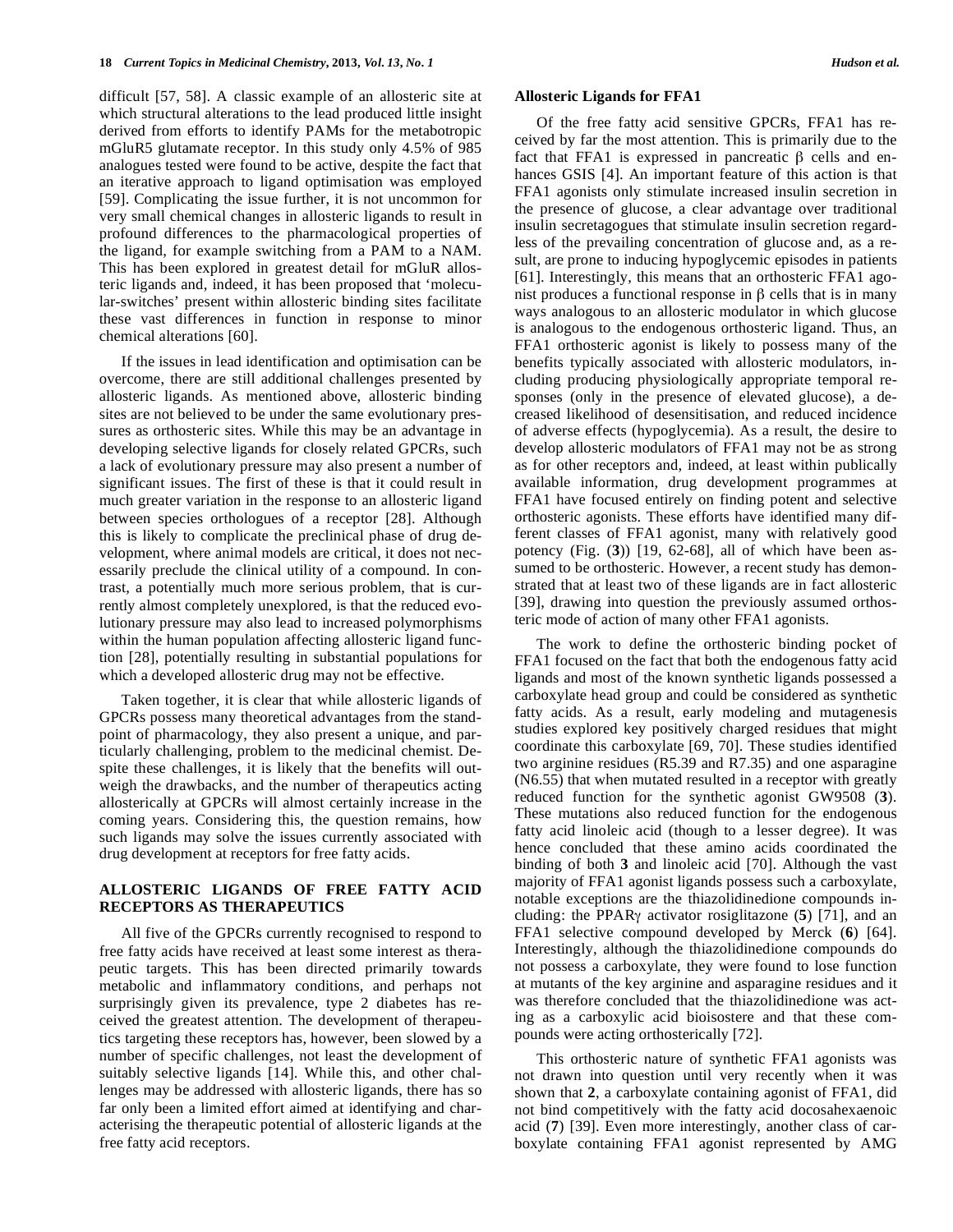

**Fig. (3).** FFA1 ligands.

1638 (**8**), did not bind competitively with either **2** or **7**. Furthermore, both **2** and **8** showed positive cooperativity with each other as well as with **7** and therefore appear to be agoallosteric modulators of FFA1 [39]. This work indicates there are at least two allosteric binding sites on FFA1, each able to bind carboxylate containing ligands. A third related synthetic FFA1 agonist (**9**) binds to a site distinct from the allosteric sites of **2** and **8**, and appears to be an orthosteric ligand. In most cases, the structures of allosteric ligands for a receptor are unrelated to its orthosteric ligand. However, for FFA1 this clearly does not appear to be the case, as the structures of **2**, **8** and **9** must be regarded as closely related. This opens the possibility that other carboxylate containing FFA1 agonists might also act as allosteric ligands. Mutation of R5.39 or R7.35 to alanine eliminated the response to **2**, while it had only a small effect on the responses to **6**, **8** and **9** [39]. This is similar to what was observed by others with complete loss of function for **3**, and only a small reduction reported for linoleic acid [69, 70], suggesting that **3** most likely binds to the same allosteric site as **2**. Clearly much more work needs to be done to determine exactly which FFA1 agonists are binding to which sites and, as described by Lin *et al.* [39], the availability of radiolabelled ligands from different chemical series will likely be instrumental in defining this.

With the recognition that at least some FFA1 agonists are allosteric, it raises the question as to what therapeutic implications this might have. Interestingly, it has been noted that several FFA1 agonists, including **2**, **3** and **4**, are in fact partial agonists compared with the endogenous fatty acids [62, 63, 39, 73]. Given that **2** (and possibly **3** and **4**) is allosteric, this may suggest that allosteric agonists of FFA1 produce different functional outcomes than their orthosteric counterparts. In addition to the well-established enhancement of GSIS, FFA1 has also been shown to stimulate the release of glucagon-like peptide-1 (GLP-1) [74], another promising property for the treatment of type 2 diabetes. Interestingly, a recent study demonstrated that while full agonists of FFA1 were capable of both enhancing GSIS and stimulating GLP-1 secretion *in vivo*; the partial agonist, **2**, only produced the GSIS effect, with no observed GLP-1 secretion [73]. Such an observation may suggest orthosteric full agonists are likely to be better therapeutics than allosteric partial agonists.

Another factor that has complicated the development of FFA1 as a therapeutic target is the fact that although shortterm fatty acid treatment enhances GSIS [75], chronic fatty acid exposure actually results in  $\beta$  cell death and reduced insulin secretion [76]. Early studies in FFA1 $\cdot$  mice suggested that both effects were mediated by FFA1 [77], while conflicting subsequent work indicates that only the positive effects on GSIS are FFA1-mediated [78, 79]. These conflicting results led to significant controversy and confusion over whether agonists or antagonists of FFA1 would actually be most beneficial for long-term treatment. This uncertainty appeared to be resolved when it was demonstrated that an FFA1 selective agonist, **6**, produced only the positive effects on GSIS, and did not result in toxic effects on  $\beta$  cells [64]. However, given the findings that some FFA1 agonists are allosteric [39] and that there are clear differences in functional outcomes between orthosteric and allosteric FFA1 agonists [73], it is at least conceivable that the toxic effects of fatty acids on  $\beta$  cells could still be FFA1 mediated, but only occur in response to full agonists, or ligands binding to the orthosteric site. It is plausible, therefore, that allosteric agonists of FFA1 may prove to be the best therapeutic option. Indeed, given that the most advanced FFA1 agonist in clinical trials, **1**, has significant structural similarity to the allosteric compound **2**, including the entire 4-(3 phenylbenzyloxy)dihydrocinnamic acid scaffold and the same stereochemistry at the  $\beta$ -carbon, it is entirely possible that **1** is in fact also allosteric. Considering the recently published promising clinical trial results with **1** [20, 80], this compound may, in the relatively near future, represent a therapeutically approved allosteric agonist of FFA1.

#### **Allosteric Ligands for FFA2 and FFA3**

The SCFA receptors FFA2 and FFA3 have also generated interest as therapeutic targets to treat both metabolic and inflammatory conditions. However, the paucity of selective ligands capable of distinguishing between the two has presented a significant challenge in fully defining their function and biology [14]. Although there are differences in the rank order of potency of endogenous SCFAs at FFA2 compared with FFA3 [5, 6], the potency and selectivity of the endogenous ligands is low [81]. As FFA2 and FFA3 are often coexpressed [6, 78], this has made interrogating the function of one over the other difficult in the absence of receptor knockdown or knockout strategies. Further complicating the issue is the recent observation that there is significant species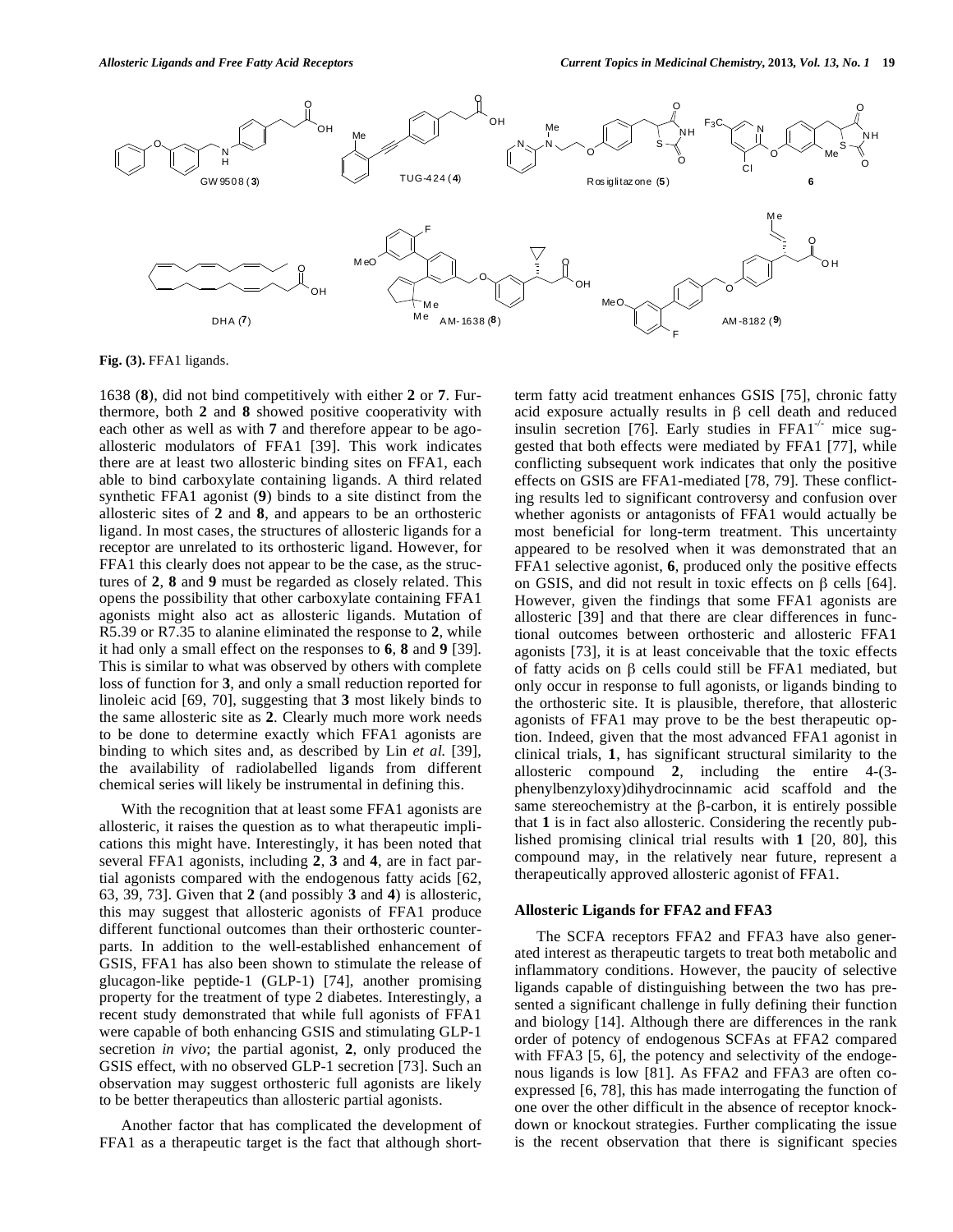orthologue variation in both the potency and selectivity of the endogenous SCFAs for these receptors [82, 83], further highlighting the need for selective synthetic ligands that can distinguish between FFA2 and FFA3.

An early attempt to identify selective orthosteric ligands for these receptors screened a library of small carboxylic acids (SCAs) and successfully identified compounds with reasonable selectivity both for FFA2 (Fig. (**4**)), tiglic acid (**10**), and FFA3, 1-methylcyclopropanecarboxylic acid (**11**), [81]. However, although these compounds are selective, their potency is also very low due to the small size and low binding energy of SCAs. Not surprisingly given the relatedness of FFA1-3, efforts to define the orthosteric binding site of FFA2 and FFA3 indicated that an ionic interaction between the key residues conserved across all three FFA family members: R5.39, R7.35 and H6.55 (N6.55 in FFA1) and the carboxylate of the ligand is the primary basis of ligandreceptor interaction [84]. The small size of both the SCFAs and SCAs has led to suggestions that the orthosteric binding pocket of these receptors may be too small to facilitate the development of more potent molecules, however, the recent description of carboxylate containing FFA2-selective agonists that appear likely to be orthosteric (**12**) [85, 17], as well as an orthosteric FFA2 inverse agonist (**13**) [83, 86], indicates that at least for FFA2, potent orthosteric compounds can be identified and potentially developed.

Challenges in identifying selective orthosteric ligands for FFA2 and FFA3 have resulted in some efforts towards identifying and characterising allosteric compounds for these receptors. In particular,  $(S)$ -4-chloro- $\alpha$ - $(1$ -methylethyl)-*N*-2thiazolylbenzeneacetamide (**14**) was identified in a high throughput screen and found to be a selective ago-allosteric modulator of FFA2 [87]. As is often the case with allosteric ligands, subsequent attempts to explore the SAR of this series were unable to improve on its modest potency despite modification of all parts of the structure [88, 89]. Defining the allosteric site where **14** binds has also presented a substantial challenge, with several modeling and mutagenesis studies unable to determine a precise mode of binding [88- 91]. Somewhat surprisingly, although significant species variation has been observed among the orthosteric SCFAs at FFA2, **14** appears to show little variation in potency and activity between human, rodent [83] and bovine (unpublished observation) orthologues of FFA2. There is, however, also some indication that **14** may produce different signaling responses at FFA2 than the SCFAs, specifically **14** appears to be a full agonist in some pathways but only a partial agonist in others [89], perhaps suggesting some degree of functional selectivity. This, however, needs to be more clearly defined in future studies.

At present there are far fewer reports of FFA3 selective ligands. Currently only a single series has been disclosed through a patent by Arena Pharmaceuticals, including compounds reported as FFA3 agonists (**15**) and antagonists (**16**) [92]. Although it is unclear if these compounds are orthosteric or allosteric, the fact that they do not contain carboxylates, or obvious carboxylate bioisosteres, suggests that they may be allosteric in nature. Small chemical changes between **15** and **16** result in transposition from agonism to antagonism, an observation similar to the molecular switches seen with allosteric modulators of other GPCRs [60]. Although indirect this may also hint that these ligands are allosteric modulators of FFA3.

Although the limited availability of selective ligands has made it challenging to validate FFA2 or FFA3 as therapeutic targets, FFA2 in particular has still attracted significant in-



**Fig. (4).** FFA2 and FFA3 ligands.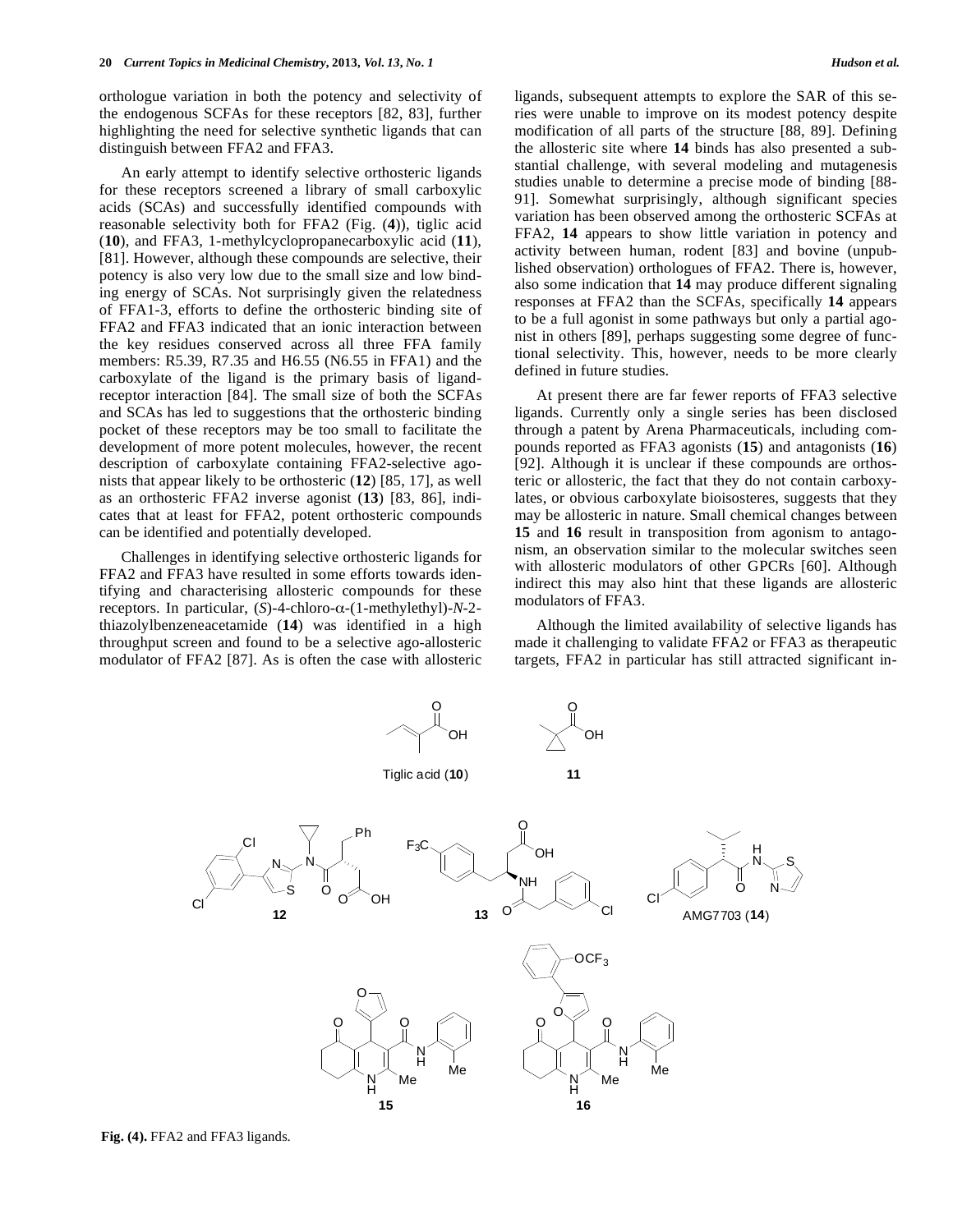terest for the treatment of metabolic and inflammatory conditions [17, 93, 94]. FFA2 agonists are reported to inhibit lipolysis and regulate plasma free fatty acid levels [95], enhance glucose uptake in adipocytes [85] and stimulate GLP-1 release [96]; all properties indicating that agonism of FFA2 may be beneficial for metabolic conditions. However, FFA2 agonists, including the allosteric compound **14**, also promote neutrophil chemotaxis [93, 97], a property potentially detrimental in inflammatory conditions. Indeed,  $FFA2^{-/-}$  mice were protected against tissue damage in a model of colitis [93], suggesting FFA2 antagonists, and not agonists, might be useful therapeutically for inflammation. These competing considerations may greatly complicate the development of FFA2 ligands and the receptor as a therapeutic target. Indeed, this may suggest that allosteric ligands of FFA2 with more complex or functionally selective modes of action may be a good option for future development of therapeutics targeting this receptor.

#### **Allosteric Ligands and GPR120**

Interest in GPR120 as a therapeutic target for type 2 diabetes was piqued with the observation that it is expressed in enteroendocrine cells and may mediate fatty acid-stimulated GLP-1 secretion [8]. The subsequent finding that GPR120 is also responsible for anti-inflammatory and insulin sensitizing effects of n-3 fatty acids only increased the level of interest [9]. Recent genetic data has further strengthened the case for GPR120 as a therapeutic target in that  $GPR120<sup>-/-</sup>$  mice are more prone to obesity than wild type mice and that a poorly functional polymorphism of GPR120 has been linked to obesity in a human population [98]. Finally, a systems genetics approach identified GPR120 as one of the top 20 genes whose expression level in human islets was linked to type 2 diabetes. Specifically, GPR120 expression was decreased in islets isolated from the cadavers of diabetics compared to healthy controls [99]. Together, these findings suggest that GPR120 agonists might be very promising for the treatment of type 2 diabetes.

Despite the interest in GPR120, validation has been slowed by a lack of potent and selective ligands. Although having only limited sequence similarity, GPR120 responds to the same long chain fatty acids as FFA1. To date, only two academic papers have reported synthetic agonists selective for GPR120 over FFA1 (Fig. (**5**)). The first of these reported a low potency ligand (**17**) with poor selectivity based on carboxylic acid derivatives of PPAR $\gamma$  agonists [100], while the second described a significantly more potent and selective ligand (**18**) derived from a previously described series of FFA1 agonists [101]. Given the lack of sequence similarity between GPR120 and FFA1 it is perhaps surprising that a wider range of selective and potent compounds has not been described. This may reflect a particular challenge associated with developing ligands for the orthosteric binding site of GPR120 and that developing allosteric agonists for GPR120 may prove a useful approach to obtaining better selectivity in the future.

The orthosteric binding pocket of GPR120 has been examined in some detail, primarily through homology modeling [100, 101, 102]. Interestingly, none of the key positively charged amino acids associated with fatty acid binding to the FFA1-3 family members are conserved in GPR120. Instead, each of the models identified one alternate arginine at position 2.64 as being responsible for a key ionic interaction with the carboxylate head group of the ligand [100, 101, 102]. The importance of R2.64 to the binding and/or function of both endogenous fatty acids [103] and **18** [101] has now been verified by mutagenesis. In addition to the endogenous fatty acids, **17** and **18**, a number of other ligands have been described as agonists of GPR120 [14, 16]. These include several disclosed in recent patents **19** [104], **20** [105], **21** [106]; the natural product grifolic acid (**22**) [107]; and several FFA1 agonists, including **3** [62] and **4** [101], that besides relatively potent activity on FFA1 also exhibit micromolar potency on GR120. Structural examination of these GPR120 agonists reveals that the majority are elongated lipophilic compounds containing a carboxylate, and therefore may be regarded as fatty acid analogues and be expected to act at the orthosteric site. However, given the recent data on the non-equivalence of the mode of binding of apparently similar FFA1 ligands [39], this should be considered tentative in the absence of further information. The two obvious exceptions are **19** and **21**, compounds described in patents from Banyu Pharmaceutical [104, 106]. The 3-hydroxyisoxazole moiety of **21** is a carboxylic acid bioisostere, and the compound therefore may very well be an orthosteric agonist. Compound **19,** however, contains no



**Fig. (5).** GPR120 ligands.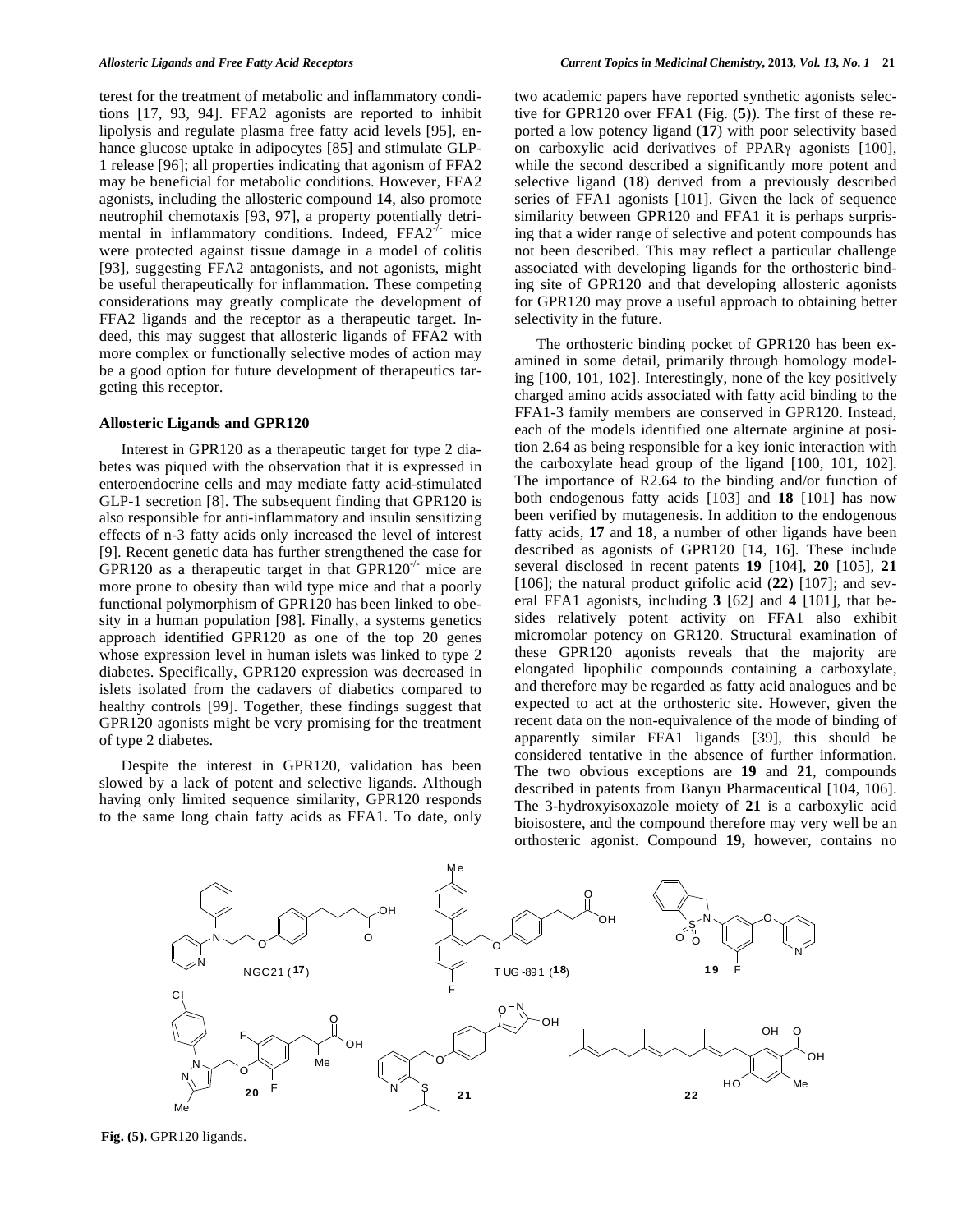thosteric agonist. Compound **19,** however, contains no acidic functional group and therefore is perhaps more likely to be an allosteric agonist of GPR120.

Finally, although no allosteric modulators have been reported for GPR120, there may be a strong argument for their development. Agonist stimulation of GPR120 has been shown to cause rapid receptor phosphorylation [108], strong interaction with  $\beta$ -arrestin-2 [9, 101, 103] and internalisation of the receptor [8, 103]. Given that agonism clearly appears to be the preferred mode of action for therapeutically useful GPR120 ligands, these properties indicate that desensitisation could present a major challenge to the future development of such therapeutics. Considering this, a strong case could be made that a PAM would be the best approach for targeting GPR120 in order to avoid these concerns of receptor desensitisation.

#### **Allosteric Ligands and GPR84**

The function of GPR84 remains largely unknown, with very few studies published on this receptor. GPR84 appears to be expressed primarily in immune cells [109] and, as a result, most work has focused on a potential role in inflammation [110]. A very interesting recent model cell study has indicated that GPR84 expression may be markedly up regulated in adipose tissue in response to macrophage infiltration, suggesting that GPR84 may play a role in the link between adiposity and diabetes [111]. However, the lack of potent and selective ligands for GPR84 has made studying this in more detail challenging. The endogenous medium chain fatty acids have modest potency and selectivity and no studies aiming to identify novel synthetic ligands have been published. Currently the only described synthetic ligands for GPR84 are indol-3-calbinol (**23**), and 3,3'-diindolylmethane (**24**) (Fig. (**6**)), two compounds that were identified as surrogate agonists of GPR84 even before it was recognized as a receptor for free fatty acids [112]. Interestingly, while the majority of orthosteric agonists for the other free fatty acid receptors contain a carboxylate moiety, neither **23** nor **24** do, suggesting that these compounds may in fact be allosteric agonists, and future work should consider this possibility.



**Fig. (6).** GPR84 ligands.

### **CONCLUSION**

Despite presenting significant technical challenges to the drug development process, allosteric ligands for GPCRs provide numerous theoretical advantages over their orthosteric counterparts. Allosteric ligands have already been described for two of the free fatty acid sensitive GPCRs, with potentially important therapeutic implications. It also appears likely that several additional ligands already described for these receptors are in fact also allosteric, and indeed allosteric agonists and modulators appear destined to play a critical role in future drug development at fatty acid-sensitive GPCRs.

#### **CONFLICT OF INTEREST**

The author(s) confirm that this article content has no conflict of interest.

#### **ACKNOWLEDGEMENTS**

These studies were supported by grants from the Danish Council for Strategic Research 11-116196 (to TU and GM), the Strategic Partnership on Food & Drink Science, Scottish Government Programme of Research 2011-2016/Ref UGW 854/11 (to GM) and the Canadian Institutes of Health Research (fellowship to BDH). Wellcome Trust grant number 089600/Z/09/Z (to GM).

### **REFERENCES**

- [1] Sawzdargo, M.; George, S.R.; Nguyen, T.; Xu, S.; Kolakowski, L.F.; O'Dowd, B.F. A cluster of four novel human G proteincoupled receptor genes occurring in close proximity to CD22 gene on chromosome 19q13.1. *Biochem. Biophys. Res. Commun.*, **1997**, *239*(2), 543-547.
- [2] Stoddart, L.A.; Smith, N.J.; Milligan, G. International Union of Pharmacology. LXXI. Free fatty acid receptors FFA1, -2, and -3: pharmacology and pathophysiological functions. *Pharmacol. Rev*., **2008**, *60*(4), 405-417.
- [3] Briscoe, C.P.; Tadayyon, M.; Andrews, J.L.; Benson, W.G.; Chambers, J.K.; Eilert, M.M.; Ellis, C.E.; Elshourbagy, N.A.; Goetz, A.S.; Minnick, D.T.; Murdock, P.R.; Sauls, H.R. Jr.; Shabon, U.; Spinage, L.D.; Strum, J.C.; Szekers, P.G.; Tan, K.B.; Way, J.M.; Ignar, D.M.; Wilson, S.; Muir, A.I. The orphan G protein-coupled receptor GPR40 is activated by medium and long chain fatty acids. *J. Biol. Chem*., **2003**, *278*(13), 11303-11311.
- [4] Itoh, Y.; Kawamata, Y.; Harada, M.; Kobayashi, M.; Fujii, R.; Fukusumi, S.; Ogi, K.; Hosoya, M.; Tanaka, Y.; Uejima, H.; Tanaka, H.; Maruyama, M.; Satoh, R.; Okubo, S.; Kizawa, H.; Komatsu, H.; Matsumura, F.; Noguchi, Y.; Shinohara, T.; Hinuma, S.; Fujisawa, Y.; Fujino, M. Free fatty acids regulate insulin secretion from pancreatic  $\beta$  cells through GPR40. *Nature*, **2003**,  $422(6928)$ , 173-176.
- [5] Brown, A.J.; Goldsworthy, S.M.; Barnes, A.A.; Eilert, M.M.; Tcheang, L.; Daniels, D.; Muir, A.I.; Wigglesworth, M.J.; Kinghorn, I.; Fraser, N.J.; Pike, N.B.; Strum, J.C.; Steplewski, K.M.; Murdock, P.R.; Holder, J.C.; Marshall, F.H.; Szekeres, P.G.; Wilson, S.; Ignar, D.M.; Foord, S.M.; Wise, A.; Dowell, S.J. The Orphan G Protein-coupled Receptors GPR41 and GPR43 are activated by propionate and other short chain carboxylic acids. *J. Biol. Chem*. **2003**, *278*(13), 11312-11319.
- [6] Le Poul, E.; Loison, C.; Struyf, S.; Springael, J.Y.; Lannoy, V.; Decobecq, M.E.; Brezillon, S.; Dupriez, V.; Vassart, G.; Van Damme, J.; Parmentier, M.; Detheux, M. Functional characterization of human receptors for Short Chain fatty acids and their role in polymorphonuclear cell activation. *J. Biol. Chem*. **2003**, *278*(28), 25481-25489.
- [7] Nilsson, NE.; Kotarsky, K.; Owman, C.; Olde, B. Identification of a free fatty acid receptor, FFA2R, expressed on leukocytes and activated by short-chain fatty acids. *Biochem. Biophys. Res. Commun*. **2003**, *303*(4), 1047-1052.
- [8] Hirasawa, A.; Tsumaya, K.; Awaji, T.; Katsuma, S.; Adachi, T.; Tamada, M.; Sugimoto, Y.; Miyazaki, S.; Tsujimoto, G. Free fatty acids regulate gut incretin glucagon-like peptide-1 secretion through GPR120. *Nat. Med*., **2005**, *11*(1), 90-94.
- [9] Oh, D.Y.; Talukdar, S.; Bae, E.J.; Imamura, T.; Morinaga, H.; Fan, W.; Li, P.; Lu, W.J.; Watkins, S.M.; Olefsky, J.M. GPR120 is an omega-3 fatty acid receptor mediating potent anti-inflammatory and insulin-sensitizing effects. *Cell*. **2010**, *142*(5), 687-698.
- [10] Wang, J.; Wu, X.; Simonavicius, N.; Tian, H.; Ling, L. Mediumchain fatty acids as ligands for orphan G protein-coupled receptor GPR84. *J. Biol. Chem*., **2006**, *281*(45), 34457-34464.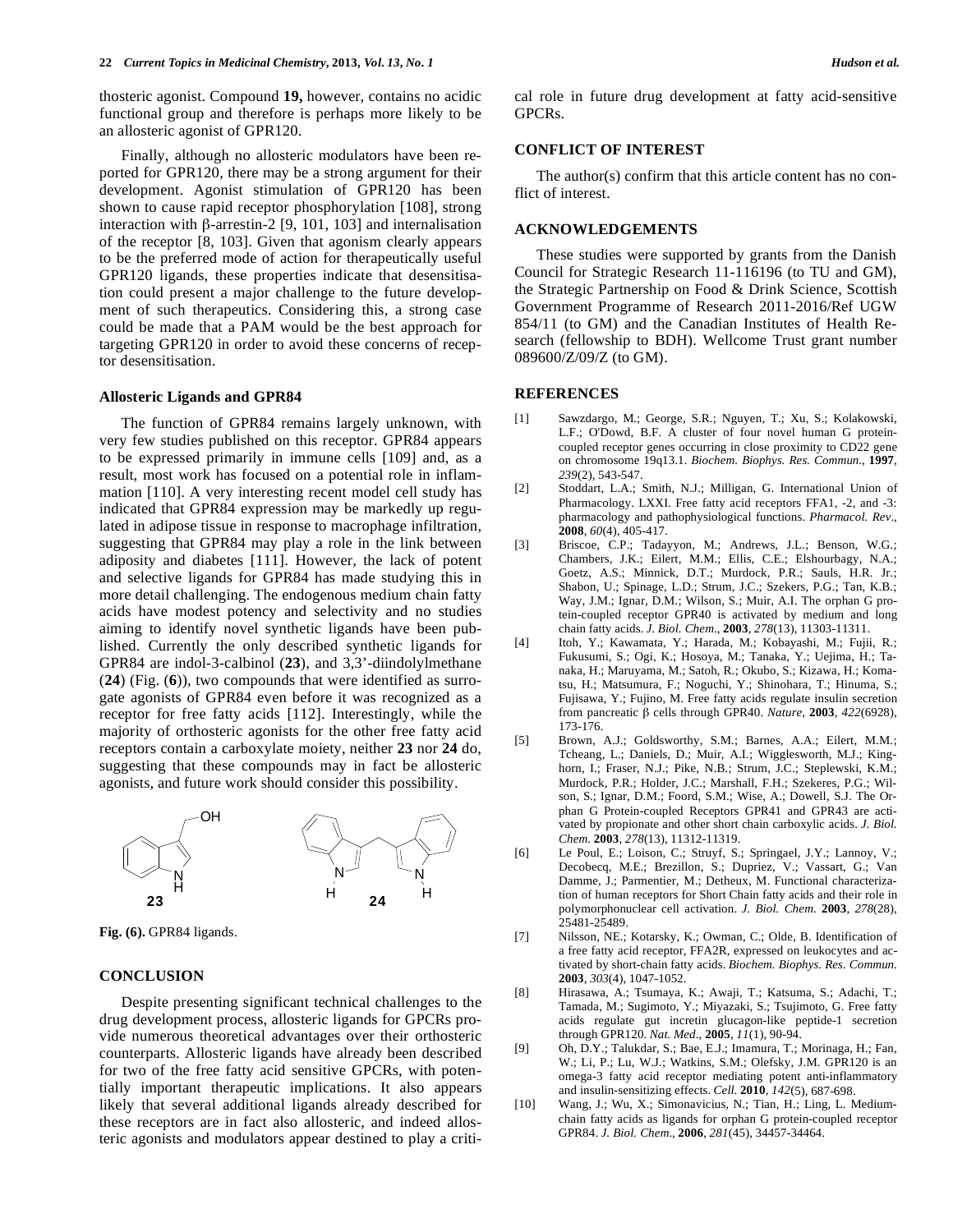#### *Allosteric Ligands and Free Fatty Acid Receptors Current Topics in Medicinal Chemistry,* **2013***, Vol. 13, No. 1* **23**

- [11] Costanzi, S.; Neumann, S.; Gershengorn, M.C. Seven transmembrane spanning receptors for free fatty acids as therapeutic targets for diabetes mellitus: pharmacological, phylogenetic and drug discovery aspects. *J. Biol. Chem*. **2008**, *283*(24), 16269-16273.
- [12] Vangaveti, V.; Shashidhar, V.; Jarrod, G.; Baune, B.T.; Kennedy, R.L. Free fatty acid receptors: emerging targets for treatment of diabetes and its complications. *Ther. Adv. Endocrinol. Metab*., **2010**, *1*(4), 165-175
- [13] Hara, T.; Hirasawa, A.; Ichimura, A.; Kimura, I.; Tsujimoto, G. Free fatty acid receptors FFAR1 and GPR120 as novel therapeutic targets for metabolic disorders. *J. Pharm. Sci.*, **2011**, *100*(9), 3594- 3601.
- [14] Hudson, B.D.; Smith, N.J.; Milligan, G. Experimental challenges to targeting poorly characterized GPCRs: Uncovering the therapeutic potential for free fatty acid receptors. *Adv. Pharmacol*., **2011**, *62*, 175-218.
- [15] Talukdar, S.; Olefsky, J.M.; Osborn, O. Targeting GPR120 and other fatty acid-sensing GPCRs ameliorates insulin resistance and inflammatory diseases. *Trends Pharmacol. Sci*., **2011**, *32*(9), 543- 50.
- [16] Holliday, N.D.; Watson, S.-J.; Brown, A.J.H. Drug discovery opportunities and challenges at G protein coupled receptors for long chain free fatty acids. *Front. Endocrinol*. 2:112.
- [17] Ulven, T. Short-chain free fatty acid receptors FFA2/GPR43 and FFA3/GPR41 as new potential therapeutic targets. *Front. Endocrinol.* **2012**, *3*, 111.
- [18] Tsujiha, Y.; Ito, R.; Suzuki, M.; Harada, A.; Negoro, N.; Yasuma, T.; Momose, Y.; Takeuchi, K. TAK-875, an orally available G protein-coupled receptor 40/free fatty acid receptor 1 agonist, enhances glucose-dependent insulin secretion and improves both postprandial and fasting hyperglycemia in type 2 diabetic rats. *J. Pharmacol. Exp. Ther.*, **2011**, *339*(1), 228-37.
- [19] Lin, D.C.; Zhang, J.; Zhuang, R.; Li, F.; Nguyen, K.; Chen, M.; Tran, T.; Lopez, E.; Lu, J.Y.; Li, X.N.; Tang, L.; Tonn, G.R.; Swaminath, G.; Reagan, J.D.; Chen, J.L.; Tian, H.; Lin, Y.J.; Houze, J.B.; Luo, J. AMG 837: A Novel GPR40/FFA1 agonist that enhances insulin secretion and lowers glucose levels in rodents. *PLoS One*., **2011**, *6*(11), e27270.
- [20] Burant, C.F.; Viswanathan, P.; Marcinak, J.; Cao, C.; Vakilynejad, M.; Xie, B.; Leifke, E. TAK-875 versus placebo or glimepiride in type 2 diabetes mellitus: a phase 2.; randomized.; double-blind.; placebo-controlled trial. *Lancet*., **2012**, *6736*(11), 61879-61875.
- [21] Monod, J.; Changeux, J.P.; Jacob, F. Allosteric proteins and cellular control systems. *J. Mol. Biol*., **1963**, *6*, 306-329.
- [22] Monod, J.; Wyman, J.; Changeux, J.P. On the nature of allosteric transitions: a plausible model. *J. Mol. Biol.* **1965**, *12*, 88-118.
- [23] Christopoulos, A.; Kenakin, T. G protein-coupled receptor allosterism and complexing. *Parmacol. Rev*., **2002**, *54*(2), 323-374.
- [24] Milligan, G.; Smith, N.J. Allosteric modulation of heterodimeric Gprotein-coupled receptors. *Trends Pharmacol. Sci.,* **2007**, *28*(12), 615-620.
- [25] May, L.T.; Leach, K.; Sexton, P.M.; Christopoulos, A. Allosteric modulation of G protein-coupled receptors. *Annu. Rev. Pharmacol. Toxicol*., **2007**, *47*, 1-51.
- [26] Conn, P.J.; Christopoulos, A.; Lindsley, C.W. Allosteric modulators of GPCRs: a novel approach for the treatment of CNS disorders. *Nat. Rev. Drug Discov*. **2009**, *8*(1), 41-54.
- [27] Smith, N.J; Milligan, G. Allostery at G protein-coupled receptor homo- and heteromers: uncharted pharmacological landscapes. *Pharmacol. Rev*., **2010**, *62*(4), 701-725.
- [28] Müller, C.E.; Schiedel, A.C.; Baqi, Y. Allosteric modulators of rhodopsin-like G protein-coupled receptors: opportunities in drug development. *Pharmacol. Ther*., **2012**, *135*(3), 292-315.
- [29] Price, M.R.; Baillie, G.L.; Thomas, A.; Stevenson, L.A.; Easson, M.; Goodwin, R.; McLean, A.; McIntosh, L.; Goodwin, G.; Walker, G.; Westwood, P.; Marrs, J.; Thomson, F.; Cowley, P.; Christopoulos, A.; Pertwee, R.G.; Ross, R.A. Allosteric modulation of the cannabinoid CB1 receptor. *Mol. Pharmacol*., **2005**, *68*(5), 1484-1495.
- [30] Mailman, R.B. GPCR functional selectivity has therapeutic impact. *Trends Pharmacol. Sci*., **2007**, *28*(8), 390-396.
- [31] Hudson, B.D.; Hébert, T.E.; Kelly, M.E.M. Ligand- and heterodimer-directed signaling of the CB(1) cannabinoid receptor. *Mol. Pharmacol.*, **2010**, *77*(1), 1-9.
- [32] Kenakin, T. Agonist-receptor efficacy. II. Agonist trafficking of receptor signals. *Trends Pharmacol. Sci*., **1995**, *16*(7), 232–238
- [33] Kenakin, T. Inverse, protean, and ligand-selective agonism: matters of receptor conformation. *FASEB J*., **2001**, *15*(3), 598–611.
- [34] Smith, N.J.; Bennett, K.A.; Milligan, G. When simple agonism is not enough: emerging modalities of GPCR ligands. *Mol. Cell. Endocrinol*., **2011**, *331*(2), 241-247.
- [35] Raehal, K.M.; Schmid, C.L.; Groer, C.E.; Bohn, L.M. Functional selectivity at the μ-opioid receptor: implications for understanding opioid analgesia and tolerance. *Pharmacol. Rev*. **2011**, *63*(4), 1001- 1019.
- [36] Sigel, E.; Buhr, A. The benzodiazepine binding site of GABA<sub>A</sub> recepors. *Trends Pharmacol. Sci*., **1997**, *18*, 425-429.
- [37] Gregory, K.J.; Sexton, P.M.; Christopoulos A. Allosteric modulation of muscarinic acetylcholine receptors. *Curr. Neuropharmacol*., **2007**, *5*(3), 157-167.
- [38] Sheffler, D.J.; Gregory, K.J.; Rook, J.M.; Conn, P.J. Allosteric modulation of metabotropic glutamate receptors. *Adv. Pharmacol*. **2011**, *62*, 37-77.
- [39] Lin, D.C.; Guo, Q.; Luo, J.; Zhang, J.; Nguyen, K.; Chen, M.; Tran, T.; Dransfield, P.J.; Brown, S.P.; Houze, J.; Vimolratana, M.; Jiao, X.Y.; Wang, Y.; Birdsall, N.J.; Swaminath, G. Identification and pharmacological characterization of multiple allosteric binding sites on the free Fatty Acid 1 receptor. *Mol. Pharmacol*., **2012**, *82*(5), 843-859.
- [40] Palczewski, K.; Kumasaka, T.; Hori, T.; Behnke, C.A.; Motoshima, H.; Fox, B.A.; Le Trong, I.; Teller, D.C.; Okada, T.; Stenkamp, R.E.; Yamamoto, M.; Miyano, M. Crystal structure of rhodopsin: A G protein-coupled receptor. *Science*. **2000**, *289*(5480), 739-745.
- [41] Rasmussen, S.G.; Choi, H.J.; Rosenbaum, D.M.; Kobilka, T.S.; Thian, F.S.; Edwards, P.C.; Burghammer, M.; Ratnala, V.R.; Sanishvili, R.; Fischetti, R.F.; Schertler, G.F.; Weis, W.I.; Kobilka, B.K. Crystal structure of the human beta2 adrenergic G-proteincoupled receptor. *Nature*, **2007**, *450*(7168), 383-287.
- [42] Warne, T.; Serrano-Vega, M.J.; Baker, J.G.; Moukhametzianov, R.; Edwards, P.C.; Henderson, R.; Leslie, A.G.; Tate, C.G.; Schertler, G.F. Structure of a beta1-adrenergic G-protein-coupled receptor. *Nature*, **2008**, *454*(7203), 486-491.
- [43] Jaakola, V.P.; Griffith, M.T.; Hanson, M.A.; Cherezov, V.; Chien, E.Y.; Lane, J.R.; Ijzerman, A.P.; Stevens, R.C. The 2.6 angstrom crystal structure of a human A2A adenosine receptor bound to an antagonist. *Science*, **2008**, *322*(5905), 1211-1217.
- [44] Rasmussen, S.G.; DeVree, B.T.; Zou, Y.; Kruse, A.C.; Chung, K.Y.; Kobilka, T.S.; Thian, F.S.; Chae, P.S.; Pardon, E.; Calinski, D.; Mathiesen, J.M.; Shah, S.T.; Lyons, J.A.; Caffrey, M.; Gellman, S.H.; Steyaert, J.; Skiniotis, G.; Weis, W.I.; Sunahara, R.K.; Kobilka, B.K. Crystal structure of the  $\beta$ 2 adrenergic receptor-Gs protein complex. *Nature*, **2011**, *477*(7366), 549-555.
- [45] Granier, S.; Manglik, A.; Kruse, AC.; Kobilka, T.S.; Thian, F.S.; Weis, W.I.; Kobilka, B.K. Structure of the  $\delta$ -opioid receptor bound to naltrindole. *Nature*. **2012**, *485*(7398), 400-404.
- [46] Hanson, M.A.; Roth, C.B.; Jo, E.; Griffith, M.T.; Scott, F.L.; Reinhart, G.; Desale, H.; Clemons, B.; Cahalan, S.M.; Schuerer, S.C.; Sanna, M.G.; Han, G.W.; Kuhn, P.; Rosen, H.; Stevens, R.C. Crystal structure of a lipid G protein-coupled receptor. *Science*, **2012**, *335*(6070), 851-855.
- [47] Manglik, A.; Kruse, A.C.; Kobilka, T.S.; Thian, F.S.; Mathiesen, J.M.; Sunahara, R.K.; Pardo, L.; Weis, W.I.; Kobilka, B.K.; Granier, S. Crystal structure of the  $\mu$ -opioid receptor bound to a morphinan antagonist. *Nature*., **2012**, *485*(7398), 321-326.
- [48] Park, S.H.; Das, B.B.; Casagrande, F.; Tian, Y.; Nothnagel, H.J.; Chu, M.; Kiefer, H.; Maier, K.; De Angelis, A.A.; Marassi, F.M.; Opella, S.J. Structure of the chemokine receptor CXCR1 in phospholipid bilayers. *Nature,* **2012**, *491*(7426), 779-783.
- [49] Thompson, A.A; Liu, W.; Chun, E.; Katritch, V.; Wu, H.; Vardy, E.; Huang, X.P.; Trapella, C.; Guerrini, R.; Calo, G.; Roth, B.L.; Cherezov, V.; Stevens, R.C. Structure of the nociceptin/orphanin FQ receptor in complex with a peptide mimetic. *Nature*, **2012**, *485*(7398), 395-399.
- [50] Costanzi, S. Homology modeling of class a G protein-coupled receptors. *Methods Mol. Biol*. **2012**, *857*, 259-279.
- [51] Levit, A.; Barak, D.; Behrens, M.; Meyerhof, W.; Niv, MY. Homology model-assisted elucidation of binding sites in GPCRs. *Methods Mol. Biol*., **2012**, *914*, 179-205.
- [52] Avlani, V.A.; Gregory, K.J.; Morton, C.J.; Parker, M.W.; Sexton, P.M.; Cristopoulos, A. Critical role for the second extracellular loop in the binding of both orthosteric and allosteric G proteincoupled receptors ligands. *J. Biol. Chem*., **2007**, *282*, 25677-25686.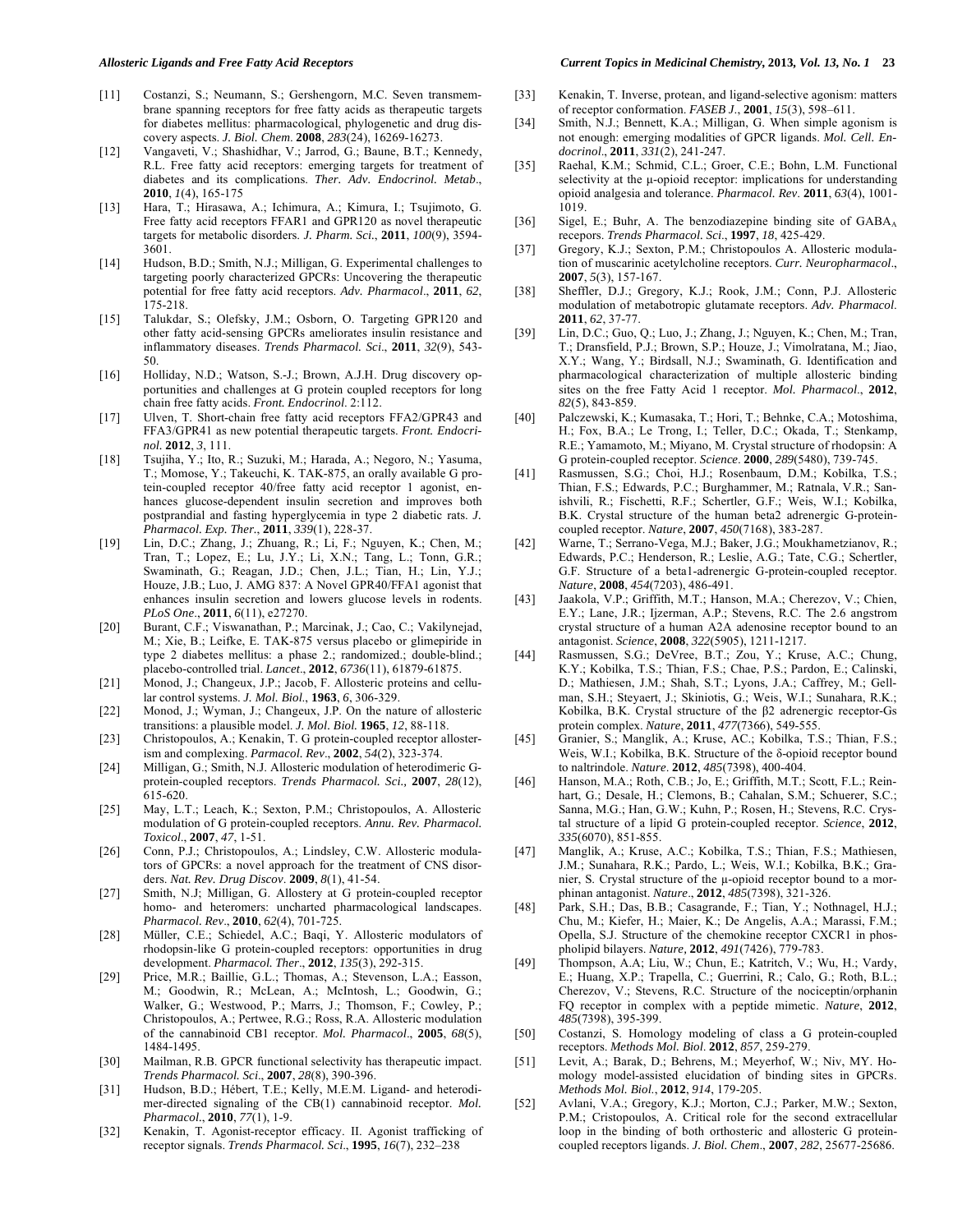- [53] Peeters, M.C.; Wisse, L.E.; Dinaj, A.; Vroling, B.; Vriend, G.; Ijzerman, A.P. The role of the second and third extracellular loops of the adenosine A1 receptor in activation and allosteric modulation. *Biochem. Pharmacol*., **2012**, *84*(1), 76-87.
- [54] Andrews, G.; Jones, C.; Wreggett, K.A. An intracellular allosteric site for a specific class of antagonists of the CC chemokine G protein-coupled receptors CCR4 and CCR5. *Mol. Pharmacol*., **2008**, *73*, 855-867.
- [55] Dowal, L.; Sim, D.S.; Dilks, J.R.; Blair, P.; Beaudry, S.; Denker, B.M.; Koukos, G.; Kuliopulos, A.; Flaumenhaft, R. Identification of an antithrombotic allosteric modulator that acts through helix 8 of PAR1. *Proc. Nat. Acad. Sci. U.S.A.,* **2011**, *108*(7), 2951-2956.
- [56] Valant, C.; Felder, C.C.; Sexton, P.M.; Christopoulos, A. Probe dependence in the allosteric modulation of a G protein-coupled receptor: implications for detection and validation of allosteric ligand effects. *Mol. Pharmacol*., **2012**, *81*(1), 41-52.
- [57] Urwyler, S. Allosteric modulation of family C G-protein-coupled receptors: from molecular insights to therapeutic perspectives. *Pharmacol. Rev*., **2011**, *63*(1), 59-126.
- [58] Decker, M.; Holzgrabe, U. M1 muscarinic acetylcholine receptor allosteric modulators as potential therapeutics opportunities for treating Alzheimer's disease. *Med. Chem. Commun*., **2012**, *3*(7), 752-762.
- [59] Zhao, Z.; Wisnoski, D.D.; O'Brien, J.A.; Lemaire, W.; Williams, D.L, Jr.; Jacobson, M.A.; Wittman, M.; Ha, S.N.; Schaffhauser, H.; Sur, C.; Pettibone, D.J.; Duggan, M.E.; Conn, P.J.; Hartman, G.D.; Lindsley, C.W. Challenges in the development of mGluR5 positive allosteric modulators: the discovery of CPPHA. *Bioorg. Med. Chem. Lett*., **2007**, *17*(5), 1386-1391.
- [60] Wood, M.R.; Hopkins, C.R.; Brogan, J.T.; Conn, P.J.; Lindsley, C.W. "Molecular switches" on mGluR allosteric ligands that modulate modes of pharmacology. *Biochemistry*. **2011**, 50(13), 2403-10.
- [61] Barnett, A.H.; Cradock, S.; Fisher, M.; Hall, G.; Hughes, E.; Middleton, A. Key considerations around the risks and consequences of hypoglycaemia in people with type 2 diabetes. *Int. J. Clin. Pract*. **2010**, *64*(8), 1121-1129.
- [62] Briscoe, C.P.; Peat, A.J.; McKeown, S.C.; Corbett, D.F.; Goetz, A.S.; Littleton, T.R.; McCoy, D.C.; Kenakin, T.P.; Andrews, J.L.; Ammala, C.; Fornwald, J.A.; Ignar, D.M.; Jenkinson, S. Pharmacolgical regulation of insulin secretion in MIN6 cells through the fatty acid receptor GPR40: identification of agonist and antagonist small molecules. *Br. J. Pharmacol*., **2006**, *148*(5), 619-628.
- [63] Christiansen, E.; Urban, C.; Merten, N.; Liebscher, K.; Karlsen, K.K.; Hamacher, A.; Spinrath, A.; Bond, A.D.; Drewke, C.; Ullrich, S.; Kassack, M.U.; Kostenis, E.; Ulven, T. Discovery of potent and selective agonists for the free fatty acid receptor 1 (FFA1/GPR40), a potential target for the treatment of type II diabetes. *J. Med. Chem*., **2008**, *51*(22), 7061-7064.
- [64] Tan, C.P.; Feng, Y.; Zhou, Y.P.; Eiermann, G.J.; Petrov, A.; Zhou, C.; Lin, S.; Salituro, G.; Meinke, P.; Mosley, R.; Akiyama, T.E.; Einstein, M.; Kumar, S.; Berger, J.P.; Mills, S.G.; Thornberry, N.A.; Yang, L.; Howard, A.D. Selective small-molecule agonists of G protein-coupled receptor 40 promote glucose-dependent insulin secretion and reduce blood glucose in mice. *Diabetes*, **2008**, *57*(8), 2211-2219.
- [65] Bharate, S.B.; Nemmani, K.V.S.; Vishwakarma, R.A. Progress in the discovery and development of small-molecule modulators of Gprotein-coupled receptor 40 (GPR40/FFA1/FFAR1): an emerging target for type 2 diabetes. *Expert Opin. Ther. Patents*., **2009**, *19*(2), 237-264.
- [66] Negoro, N.; Sasaki, S.; Mikami, S.; Ito, M.; Suzuki,M.; Tsujihata, Y.; Ito, R.; Harada, A.; Takeuchi, K.; Suzuki, N.; Miyazaki, J.; Santou, T.; Odani, T.; Kanzaki, N.; Funami, M.; Tanaka, T.; Kogame, A.; Matsunaga, S.; Yasuma, T.; Momose, Y. Discovery of TAK-875: a potent, selective and orally bioavailable GPR40 agonist. *Med. Chem. Lett.,* **2010**, *1*, 290-294.
- [67] Christiansen, E.; Urban, C.; Grundmann, M.; Due-Hansen, M.E.; Hagesaether, E.; Schmidt, J.; Pardo, L.; Ullrich, S.; Kostenis, E.; Kassack, M.: Ulven, T. Identification of a potent and selective free fatty acid rReceptor 1 (FFA1/GPR40) agonist with favorable physicochemical and *in vitro* ADME Properties. *J. Med. Chem*., **2011**, *54*(19), 6691-6703.
- [68] Christiansen, E.; Due-Hansen, M.E.; Urban, C.; Grundmann, M.; Schröder, R.; Hudson, B.D.; Milligan, G.; Cawthorne, M.A.; Kostenis, E.; Kassack, M.U.; Ulven, T. Free fatty acid receptor 1 (FFA1/GPR40) agonists: mesylpropoxy appendage lowers lipophil-

icity and improves ADME properties*. J. Med. Chem.* **2012**, *55*(14), 6624-6628.

- [69] Tikhonova, I.G.; Sum, C.S.; Neumann, S.; Thomas, C.J.; Raaka, B.M.; Costanzi, S.; Gershengorn, M.C. Bidirectional.; iterative approach to the structural delineation of the functional "chemoprint" in GPR40 for agonist recognition. *J. Med. Chem*., **2007**, *50*(13), 2981-2989.
- [70] Sum, C.S.; Tikhonova, I.G.; Neumann, S.; Engel, S.; Raaka, B.M.; Costanzi, S.; Gershengorn, M.C. Identification of residues important for agonist recognition and activation in GPR40. *J. Biol. Chem*., **2007**, *282*(40), 29248-29255.
- [71] Kotarsky, K.; Nilsson, N.E.; Flodgren, E.; Owman, C.; Olde, B. A human cell surface receptor activated by free fatty acids and thiazolidinedione drugs. *Biochem. Biophys. Res. Commun*., **2003**, *301*(2), 406-410.
- [72] Smith, N.J.; Stoddart, L.A.; Devine, N.M.; Jenkins, L.; Milligan, G. The action and mode of binding of thiazolidinedione ligands at free fatty acid receptor 1. *J. Biol. Chem*., **2009**, *284*(26), 17527-17539.
- [73] Luo, J.; Swaminath, G.; Brown, S.P.; Zhang, J.; Guo, Q.; Chen, M.; Nguyen, K.; Tran, T.; Miao, L.; Dransfield, P.J.; Vimolratana, M.; Houze, J.B.; Wong, S.; Toteva, M.; Shan, B.; Li, F.; Zhuang, R.; Lin, D.C. A Potent Class of GPR40 Full Agonists Engages the EnteroInsular Axis to Promote Glucose Control in Rodents. *PLoS One,* **2012**, *7*(10), e46300.
- [74] Edfalk, S.; Steneberg, P.; Edlund, H. GPR40 is expressed in enteroendocrine cells and mediates free fatty acid stimulation of incretin secretion. *Diabetes*, **2008**, *57*(9), 2280-2287.
- [75] Greenough, W.B.; Crespin, S.R.; Steinberg, D. Hypoglycaemia and hyperinsulinaemia in response to raised free-fatty-acid levels. *Lancet*, **1967**, *2*(7530), 1334–1336.
- [76] El-Assaad, W.; Buteau, J.; Peyot, M.L.; Nolan, C.; Roduit, R.; Hardy, S.; Joly, E.; Dbaibo, G.; Rosenberg, L.; Prentki, M. Saturated Fatty Acids Synergize with Elevated Glucose to Cause Pancreatic β-Cell Death. *Endocrinology*, 2003, 144(9), 4154-4163.
- [77] Steneberg, P.; Rubins, N.; Bartoov-Shifman, R.; Walker, M.D.; Edlund, H. The FFA receptor GPR40 links hyperinsulinemia.; hepatic steatosis.; and impaired glucose homeostasis in mouse. *Cell Metab*., **2005**, *1*(4), 245-258.
- [78] Kebede, M.A.; Alquier, T.; Latour, M.G.; Poitout, V. Lipid receptors and islet function: therapeutic implicaitons? *Diabetes Obes. Metab*., **2009**, *11*(Suppl 4), 10-20.
- [79] Lan, H.; Hoos, L.M.; Liu, L.; Tetzloff, G.; Hu, W.; Abbondanzo, S.J.; Vassileva, G.; Gustafson, E.L.; Hedrick, J.A.; Davis, H.R. Lack of FFAR1/GPR40 does not protect mice from high-fat dietinduced metabolic disease. *Diabetes*, **2008**, *57*(11), 2999-3006.
- [80] Kaku, K.; Araki, T.; Yoshinaka, R. Randomized, double-blind, dose-ranging study of TAK-875, a novel GPR40 agonist, in Japanese patients with inadequately controlled type 2 diabetes. *Diabetes Care*, **2013**, *36*(2), 245-250.
- [81] Schmidt, J.; Smith, N.J.; Christiansen, E.; Tikhonova, I.G.; Grundmann, M.; Hudson, B.D.; Ward, R.J.; Drewke, C.; Milligan, G.; Kostenis, E.; Ulven, T. Selective orthosteric free fatty acid receptor 2 (FFA2) agonists: identification of the structural and chemical requirements for selective activation of FFA2 versus FFA3. *J Biol Chem.*, **2011**, *286*(12), 10628-10640.
- [82] Hudson, B.D.; Christiansen, E.; Tikhonova, I.G.; Grundmann, M.; Kostenis, E.; Adams, D.R.; Ulven, T.; Milligan, G. Chemically engineering ligand selectivity at the free fatty acid receptor 2 based on pharmacological variation between species orthologs. *FASEB J*., **2012**, *26*(12), 4951-4965.
- [83] Hudson, B.D.; Tikhonova, I.G.; Pandey, S.K.; Ulven, T.; Milligan, G. Extracellular ionic locks determine variation in constitutive activity and ligand potency between species orthologs of the free fatty acid receptors FFA2 and FFA3. *J. Biol. Chem.*, **2012**, *287*(49), 41195-411209.
- [84] Stoddart, L.A.; Smith, N.J.; Jenkins, L.; Brown, A.J.; Milligan, G. Conserved polar residues in transmembrane domains V.; VI.; and VII of free fatty acid receptor 2 and free fatty acid receptor 3 are required for the binding and function of short chain fatty acids. *J. Biol. Chem*., **2008**, *283*(47), 32913-32924.
- [85] Hoveyda, H.; Brantis, C.E.; Dutheuil, G.; Zoute, L.; Schils, D.; Bernard, J. Compounds, pharmaceutical composition and methods for use in treating metabolic disorders. International patent Application, WO 2010/066682, June 17, **2010**.